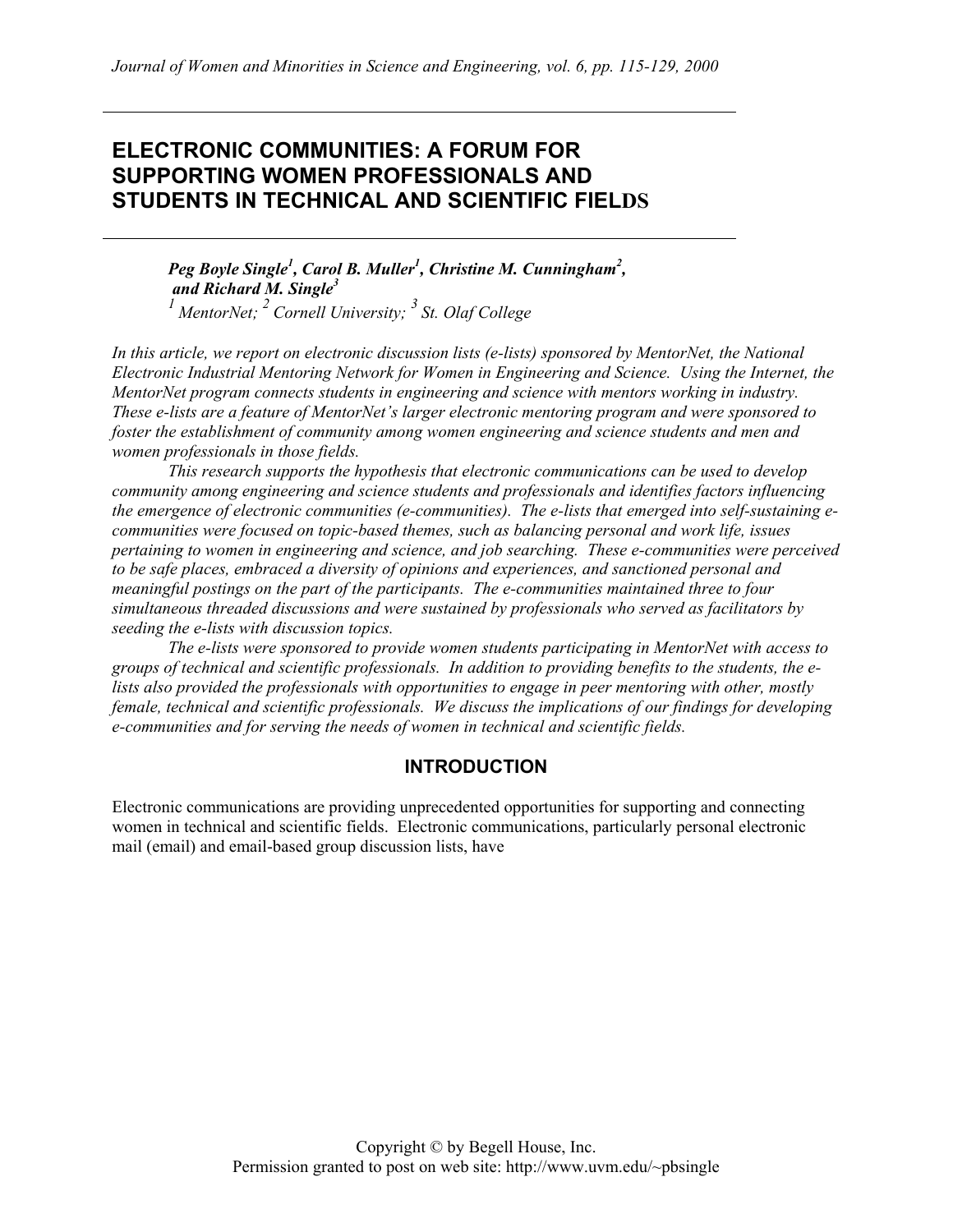characteristics that foster the development of personal relationships on-line (Rheingold, 1993; Walther, 1996). The flexible communication environment permits people sharing similar interests to interact independent of time and location constraints (Steinberg, 1992). Electronic communications allow the communicators to think about and carefully craft messages. Furthermore, self-disclosure among strangers appears to emerge more readily than in face to face communications; these benefits seem to be heightened for members of minority groups or those on the fringe of an organization (Single & Muller, 1999b; Sproull & Kiesler, 1992; Winter & Huff, 1996).

Programs are capitalizing on these characteristics of electronic communications to support and increase the representation of women students in engineering and science fields, either through the provision of electronic mentoring (e-mentoring) opportunities, by using email to supplement face-to-face mentoring, or by facilitating the development of electronic communities (e-communities) (Brainard  $\&$ Ailes-Sengers, 1994; Bennett, 1997; Muller, 1997; Single & Muller, 1999a).

The growth in electronic communication is providing new opportunities for the development of communities. New definitions of community recognize the Internet's ability to connect persons based on shared values and interests, independent of location (Palloff & Pratt, 1999). E-communities emerge when individuals come together on an electronic discussion list (e-list) or web-based bulletin board around a common interest or characteristic and when the group takes on a life of its own and becomes more than the sum of the individuals and individual relationships that have entered the group.

 This article examines several deliberately created opportunities for developing e-communities around issues affecting women in the engineering and science fields. In this current study, we examine elists sponsored by MentorNet, a large-scale e-mentoring program, which matches women students in the engineering and science fields with industry professionals. We have identified several variables associated with the emergence of e-communities so we can extend the benefits of such opportunities to increasing numbers of women engineering and science students and professionals.

One reason for fostering the development of community among women in the engineering and science fields is to contribute to increasing the representation of women in traditionally male dominated fields. Women remain underrepresented in the physical sciences and severely underrepresented in engineering fields. In engineering, where the gender discrepancy is the largest, women earned just 18.6% of the undergraduate, 20.3 % of the master's, and 12.3 % of the doctoral degrees in 1998 (American Association of Engineering Societies, 1998). Because of workplace climate and historical barriers, women engineers in the workforce are even scarcer — representing less than 10% of the engineering workforce (National Science Board, 1998).

The underrepresentation of women, at the professional and postsecondary level, can be attributed to socialization in a culture where engineers and scientists are typically seen as male, to a dearth of women role models, and to unfavorable educational climates (Char, 1997; Leslie, McClure, & Oaxaca, 1998; Yauch, 1999). At the postsecondary level, women tend to enter technical and scientific fields at lower rates than their male counterparts. In 1996, 2.4% of women first-year undergraduates aspired to be engineers compared with 12.8% of their male counterparts and many studies suggest that women drop out of these programs at higher rates (Astin, 1998; Strenta, Elliott, Adair, Matier, & Scott; Takahira, Goodings, & Byrnes, 1998). In the physical and life sciences, women's participation is higher at the undergraduate level, with women earning 43% of all the physical and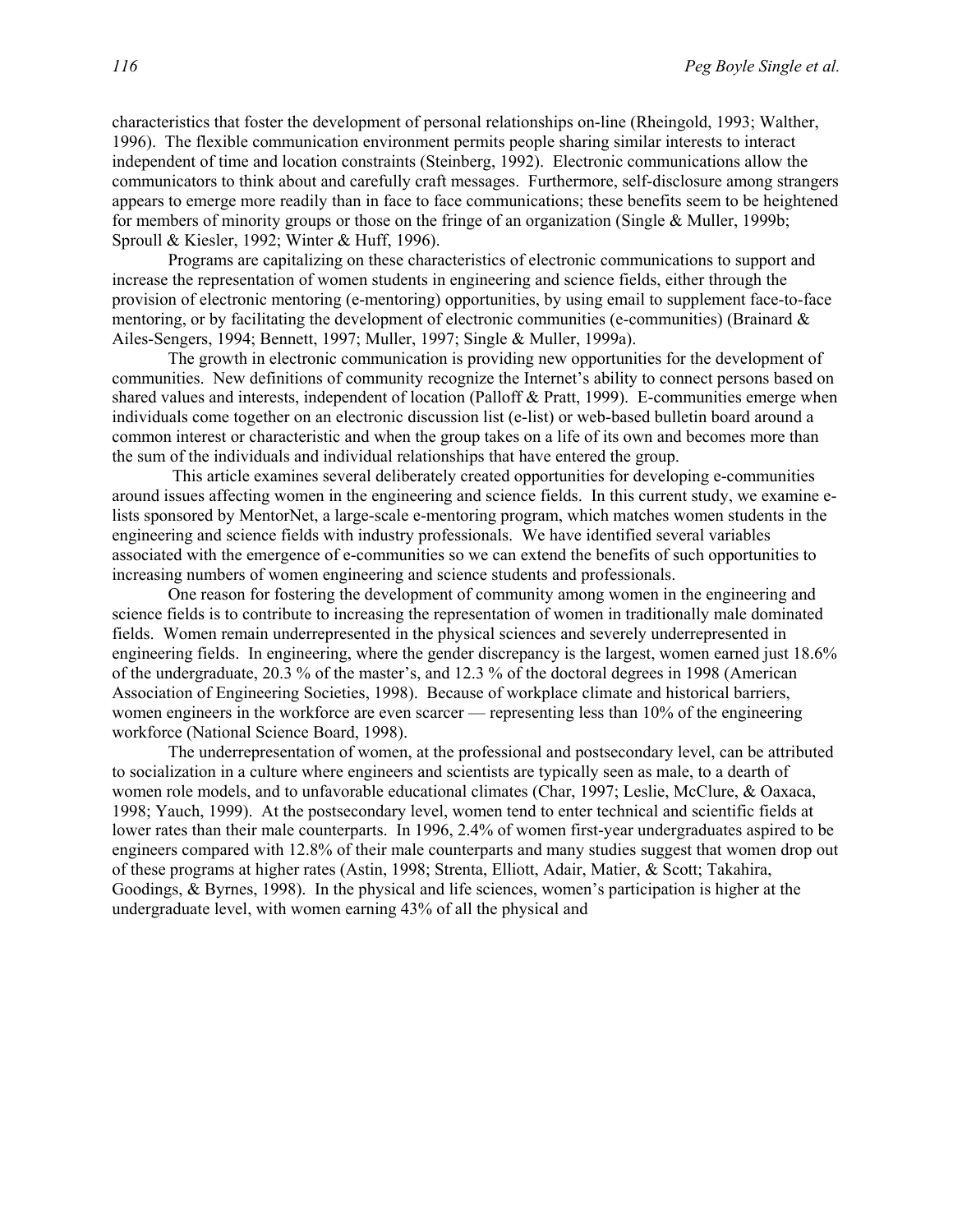life and 36% of the physical science baccalaureate degrees, their participation decreases at the graduate level, where they earn 30% of all physical and life science doctoral degrees and 23% of all physical science doctoral degrees (National Science Board, 1998).

Women enter undergraduate engineering and science programs with similar levels of motivation, ability, academic preparation, and support as their male counterparts (Hawks & Spade, 1998; Felder, Felder, Mauney, Hamrin, & Dietz, 1995); thus, the gender gap does not appear to stem from cognitive or motivational differences. Competitive and unwelcoming classroom environments, more common in engineering and science courses, deter women from entering or persisting in these fields (Crawford & MacLeod, 1990; Meinholt & Murray, 1999; Tobias, 1990). One result is that women engineering students' levels of academic self-confidence and self-esteem dip dramatically during their first year of college (Brainard & Carlin, 1998). In addition, women students are excluded too often from informal networking, mentoring relationships, and research opportunities (Drew & Work, 1998; Hall & Sandler, 1982). Also lacking in undergraduate and graduate women students' educational experiences are opportunities to interact with engineers who are working in the industrial workplace (those around colleges and universities are typically academic engineers). This means a dearth of role models and less understanding of what engineers do.

Based on the increased need for engineers in the workforce, the stagnation or decline of men enrolling in engineering programs, and the persistent underrepresentation of women in these fields, a current and projected shortfall exists in the engineering and technical workforce (Astin, 1998; Gaudin, 1999). Women remain an untapped labor source that could help address the shortfall. The efforts of industry and government have fueled a nation-wide effort to increase the retention of women in engineering studies (Brainard & Metz, 1996). To retain women in science and engineering, colleges have established Women in Science and Engineering (WISE) programs. During the past 20 years, the number of WISE programs has increased substantially. Some evidence suggests that the number of programs and events offered for women are positively related to the percentage of women earning bachelors degrees in these fields (Wadsworth, 1992). Women's programs support women students by offering mentoring opportunities, access to women role models, group meetings and events (Brainard & Ailes-Sengers, 1994; Muller & Pavone, 1997). These programs allow female students to receive psychosocial support and to learn coping strategies relevant to pursuing an education in a male dominated field; mentoring is an important component of these programs as it helps socialize students into a particular field of study (Boyle & Boice, 1998a). WISE programs allow women students to increase their knowledge about a field and to learn about the opportunities available to them, which can result in higher retention rates (Cunningham, 1996; Cunningham, Pavone, & Muller, 1996).

WISE programs often call on women professionals working in the technical and scientific workforce to serve as role models and mentors. Through the provision of support services to women students, WISE programs may provide benefits to women engineers and scientists. Professionals serving as mentors report that they experience increased self-confidence, increased commitment to their field, and the opportunities to engage in self-reflection and assessment of their own careers paths and professional development (Boyle & Boice, 1998b; Kram, 1983). Through serving as mentors, more experienced professionals have revitalized their own careers (Boice, 1986). These beneficial, albeit unintended, consequences may serve an important role in the lives of the women professionals. Statistics show that the number of women receiving postsecondary degrees are not repre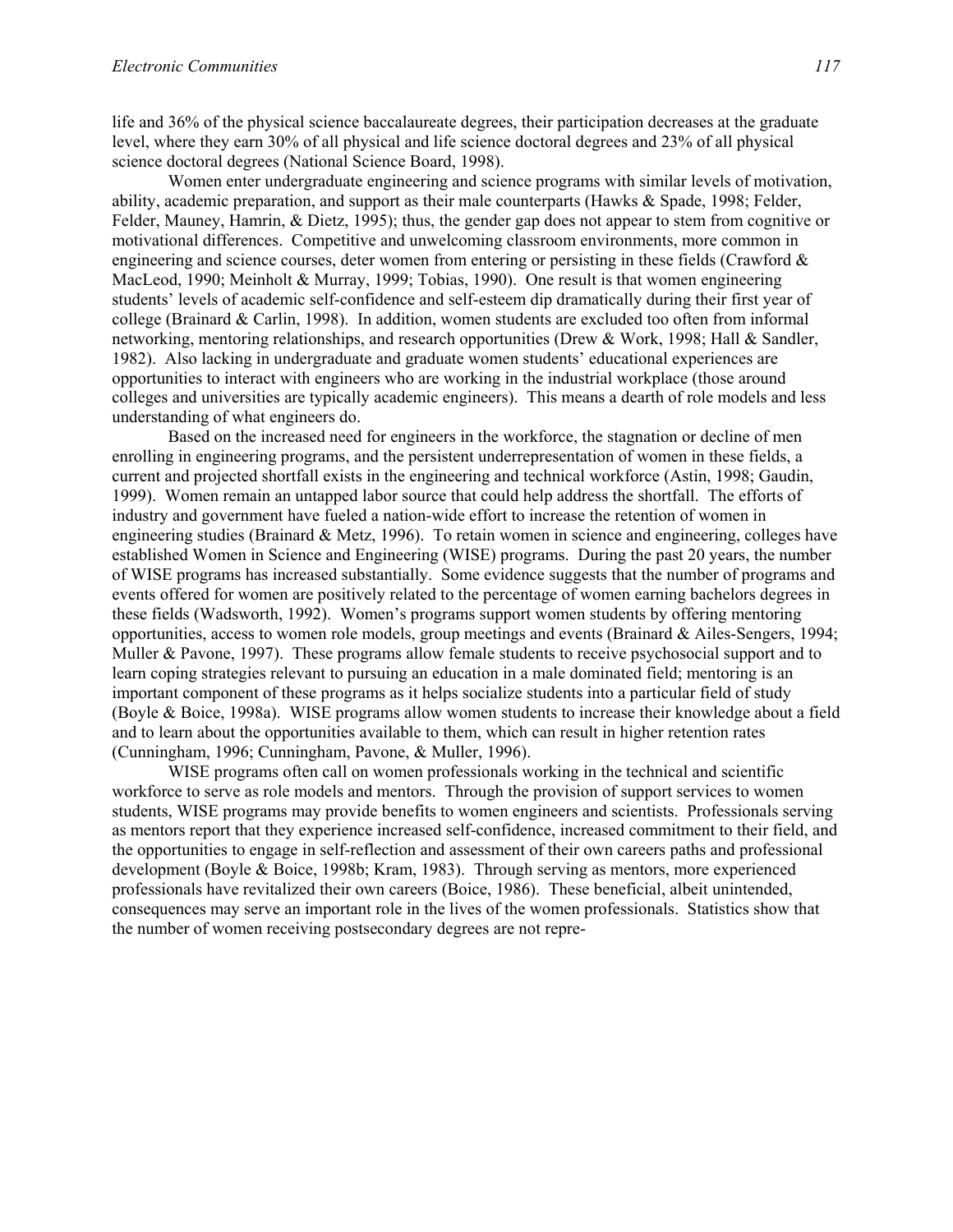sented in the workforce; nearly 50% of the women who do not pursue graduate work exit from the technical and scientific workforce after earning an undergraduate degree in engineering or science (Alper, 1993; National Science Foundation, 1996). By soliciting professionals to serve as mentors, these programs may be helping to keep women in the technical and scientific workforce.

Electronic communications allow support programs, such as those offered by WISE programs, to connect more women students with professionals, since these connections can transcend organizational barriers, geographical distances, and scheduling difficulties. MentorNet, the National Electronic Industrial Mentoring Network for Women in Engineering and Science, is an example of such a program. MentorNet uses technology to support women in the engineering and science fields (Muller, 1997). The program pairs undergraduate and graduate women studying engineering and related sciences with volunteer professionals in industry for a year-long structured mentoring relationship conducted via email. MentorNet offers web-based applications, an automated matching process, and a structured mentoring format, building on the successful elements of structured face-to-face mentoring programs (Boyle  $\&$ Boice, 1998b; Single & Muller, 1999a).

In addition to offering one-to-one e-mentoring opportunities, MentorNet experimented in 1998- 99 with promoting interaction among students and professionals by sponsoring informal e-lists. We decided to sponsor informal e-lists because the student interest in MentorNet's one-on-one e-mentoring program exceeded the capabilities for matching students with mentors. To provide an opportunity for the unmatched students to interact with professionals, we invited them to subscribe to one, or several, e-lists. All the professionals, whether matched in one-on-one relationships or not, also were encouraged to participate in the e-lists.

Some of the MentorNet e-lists were very successful, emerging into communities. In contrast, other e-lists generated little or no activity. In this article we compare the characteristics of the emergent e-communities with those of the less successful e-lists. The goals of this study were to identify features of successful e-communities, so they can be reproduced in the future, and to gain insight into the needs of the populations that participated in the e-communities.

#### **METHODS**

#### **Participants**

All participants had signed up with MentorNet during the 1998-1999 academic year. We invited 693 industry professionals, who had volunteered as mentors, to subscribe to the e-lists. Of the professionals, 539 had already been paired in one-on-one e-mentoring relationships with students, and the remaining 154 had not been paired. We also invited 434 students, who had not been matched in mentoring relationships, to subscribe to these e-lists.

#### **Procedure**

MentorNet staff sent an email message to all those invited to subscribe. The email message included directions on how to subscribe, along with a description of the 13 e-lists. The staff generated three categories of organizing themes for the e-lists. First, we consid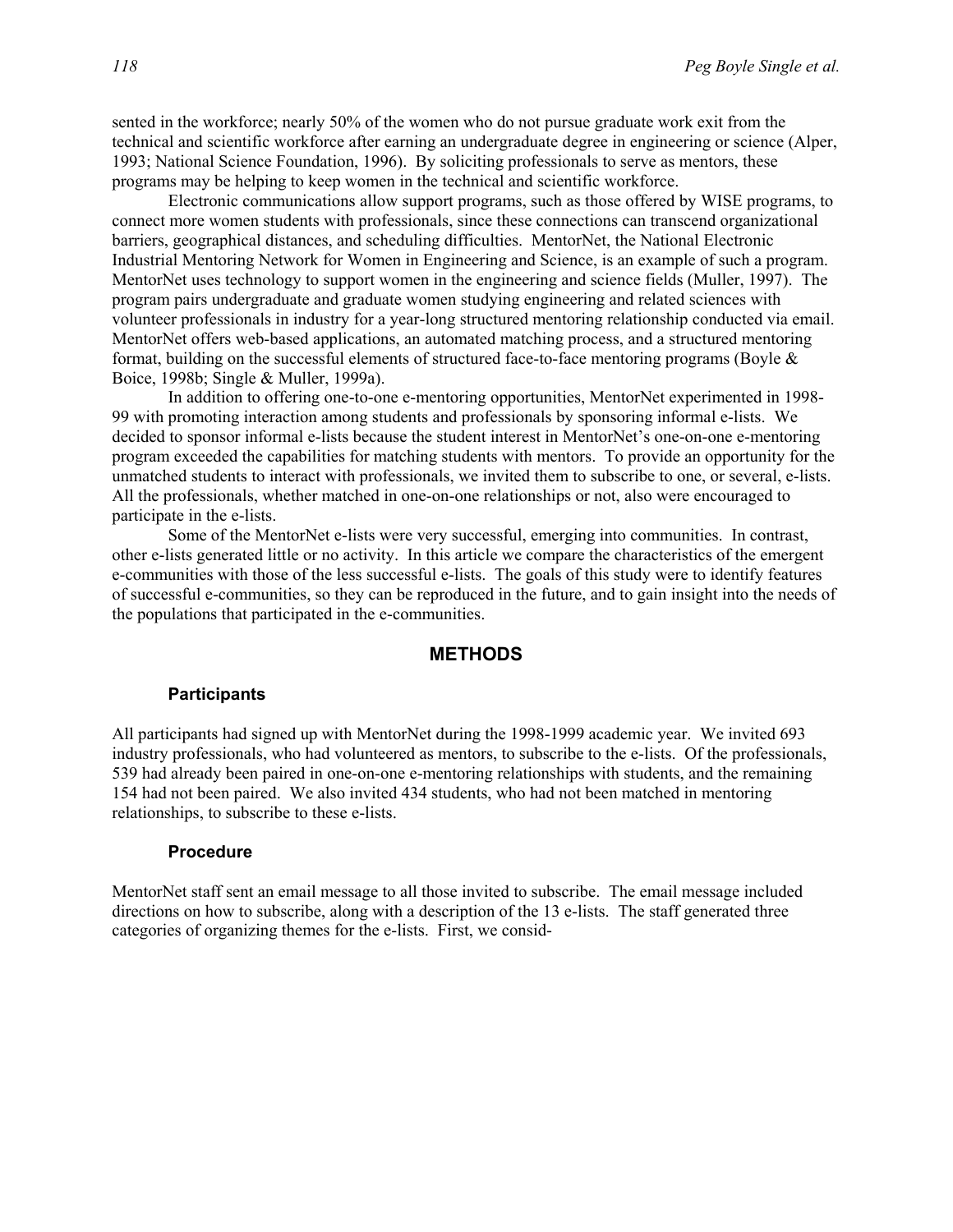ered topics of interest for women students and professionals in technical and scientific fields; the resultant e-lists were called "Work/Personal Balance," "Women's Issues," and "Job Search." Second, we created elists based on the educational level of students. These e-lists were open to both students and professionals and focused on, for example, issues pertinent to first-year and sophomore undergraduate students or issues pertinent to doctoral level students. Finally, we offered e-lists based on the fields of the students and the professionals, such as Computer Engineering, or Math/Physics. There were three topic-based elists, four e-lists based on educational level, and six e-lists based on fields of study. The unmoderated elists were available for a one semester-long duration, beginning in January and ending in late May of 1999. Table 1 lists the names, categories, and descriptions of the 13 e-lists.

| E-list name by category              | Description                                                                                                                                                                                                                        |
|--------------------------------------|------------------------------------------------------------------------------------------------------------------------------------------------------------------------------------------------------------------------------------|
| E-lists by field                     |                                                                                                                                                                                                                                    |
| Math/Physics                         | This list caters to students and mentors involved in mathematics, physics, and<br>statistics.                                                                                                                                      |
| Chemistry                            | This list caters to students and mentors involved in chemistry or chemical<br>engineering.                                                                                                                                         |
| Environ./Geo.                        | This list caters to students and mentors involved in environmental engineering,<br>environmental sciences, earth sciences, or geology.                                                                                             |
| <b>Bioscience</b>                    | This list caters to students and mentors involved in the biological sciences,<br>biochemistry, biochemical engineering, biomedical engineering, or<br>biotechnology.                                                               |
| <b>Computer Engg</b>                 | This list caters to students and professionals in the fields of computer science<br>or computer engineering.                                                                                                                       |
| Engineering                          | This list caters to students and professionals in the field of engineering,<br>excluding students in computer engineering, environmental engineering,<br>biomedical engineering, biochemical engineering, or chemical engineering. |
| E-lists by student educational level |                                                                                                                                                                                                                                    |
| Fresh/Sophomore                      | This list caters to undergraduate students in their first and second years, as well<br>as mentors interested in mentoring undergraduate students in their first and<br>second years                                                |
| Junior/Senior                        | This list caters to undergraduate students in their junior and senior years, as<br>well as mentors interested in mentoring undergraduate students in their<br>junior and senior years.                                             |
| Masters level                        | This list caters to students pursuing a Masters' degree in science or<br>engineering, as well as mentors interested in mentoring students pursuing a<br>Masters' degree in science or engineering                                  |
| Ph.D Level                           | This list caters to students pursuing a Ph.D. degree in science or engineering,<br>as well as mentors interested in mentoring students pursuing a Ph.D. degree<br>in science or engineering.                                       |
| E-lists by topic                     |                                                                                                                                                                                                                                    |
| <b>Job Search</b>                    | This list caters to students and mentors interested in a discussion about<br>conducting a search, finding internships, resume writing, and other related<br>issues.                                                                |
| Women's Issues                       | This list caters to issues pertinent to women students and professionals in<br>engineering, science, or mathematics.                                                                                                               |
| Work/Personal Balance                | This list caters to students and mentors interested in discussing issues<br>pertaining to balancing professional life and personal life.                                                                                           |

### **Table 1.** Electronic Discussion List Names, Categories, and Descriptions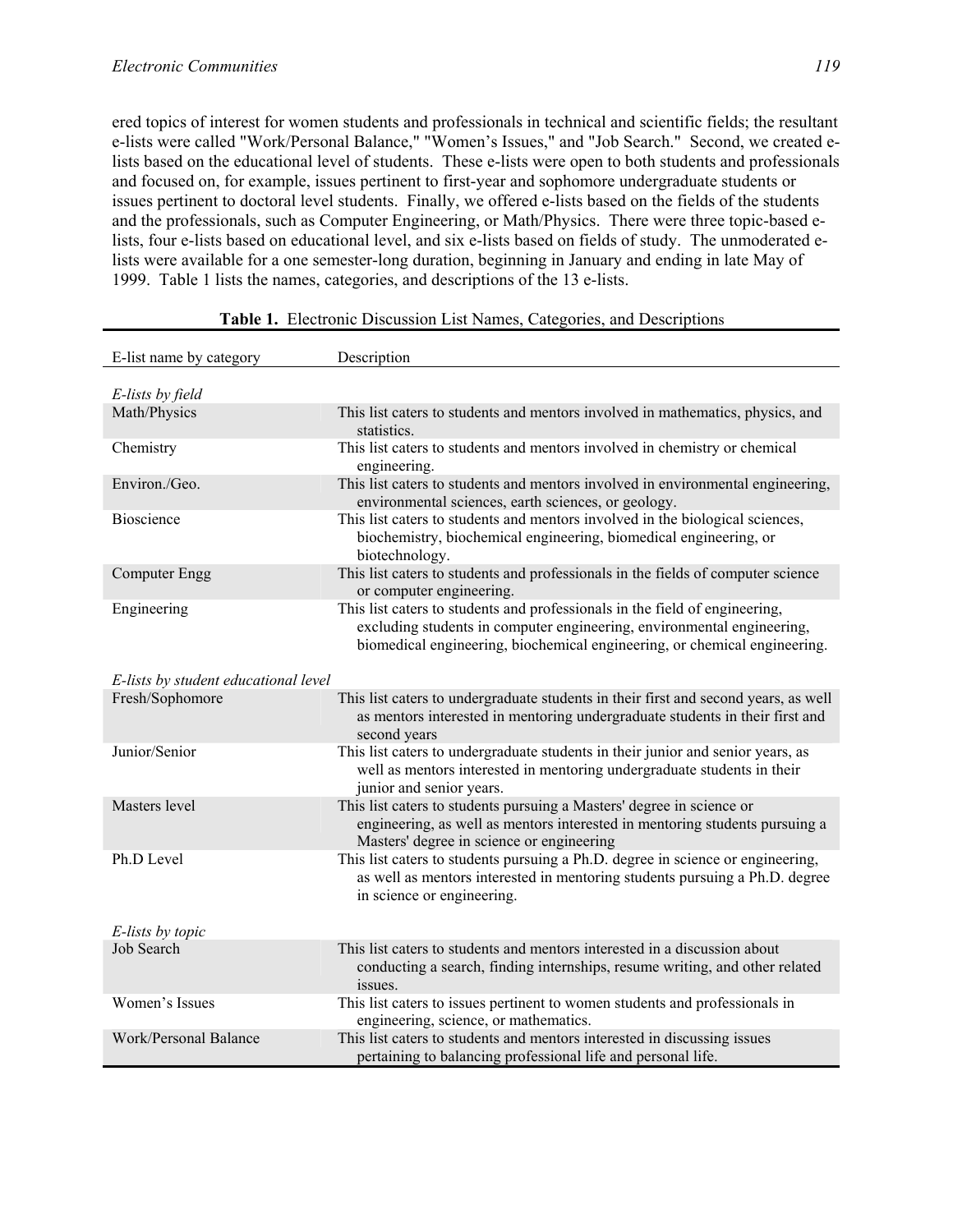#### **Analysis**

We compared the 13 e-lists by the number of subscribers, postings, topics, and the duration of the e-lists. Not everyone who subscribed actively participated in the e-list. Therefore, we defined participants as those subscribers who participated in the e-list interaction by posting at least one email message to the elist. Every email message sent to the e-lists was considered a posting, including the email messages where the participants introduced themselves. In our assessment of e-list traffic, we defined a "topic" as a discussion thread that had at least four postings. All the initial introductory messages posted to one e-list were counted as one topic; this explains why some e-lists with fewer than four postings have a recorded topic. We defined duration as the number of days email was posted to a list from the opening of the elists until the final email message posted to a list. To examine the relationships among the different variables for all 13 e-lists, we constructed a correlation matrix using Pearson's correlation coefficient. The number of postings, the number of topics, and duration, served as the primary quantitative outcome measures distinguishing the successful e-lists that emerged into e-communities.

To comparatively test how the e-lists differed, we performed analyses based on the three types of organizing categories — topics, educational level, and field. Because each category only contained a few e-lists and because we wanted to treat each e-list as a unit of analysis, we used non-parametric methods to analyze the data. Using the Kruskal-Wallis (KW) test as a non-parametric substitution for an analysis of variance test, we compared the three e-list categories based on the e-list variables identified earlier: number of subscribers; number of participants; number of postings; number of topics; and, duration.

In addition, we conducted a content analysis of the e-list with the highest number of postings, which also had the longest duration, in order to identify any distinguishing characteristics of an e-list that emerged into an e-community. We focused on both the content of the messages and the flow of the electronic conversation (e.g., what factors lubricated the conversation), and identified categories and themes that emerged. In accordance with constant comparative method (Glaser & Strauss, 1967), we compared the data to the emerging categories and themes to test the hypotheses generated earlier. Content and structure were carefully scrutinized to determine whether they were consistent with the existing categories and themes or whether some modifications were needed to the current scheme. Based on this coding, we developed the generalizations about the emergence of e-communities outlined in this article.

#### **RESULTS**

#### **Demographics and Electronographics**

The number of persons who subscribed to the e-lists was counted at the end of the program year; the number of subscribers may have varied throughout the life of the e-list since the invitees could subscribe and unsubscribe during this period. Of those invited to join the e-lists  $(1,127)$  in total), 419 were subscribed at the completion of the life of the e-lists. These 419 subscribers represent 37% of those invited.

The number of subscribers per e-list ranged from 8-66, with a mean of 32.2. The e-lists with the greatest number of subscribers were the three topic-based e-lists: the Work/Personal Balance e-list, the Women's Issues e-list, and the Job Search e-list. These three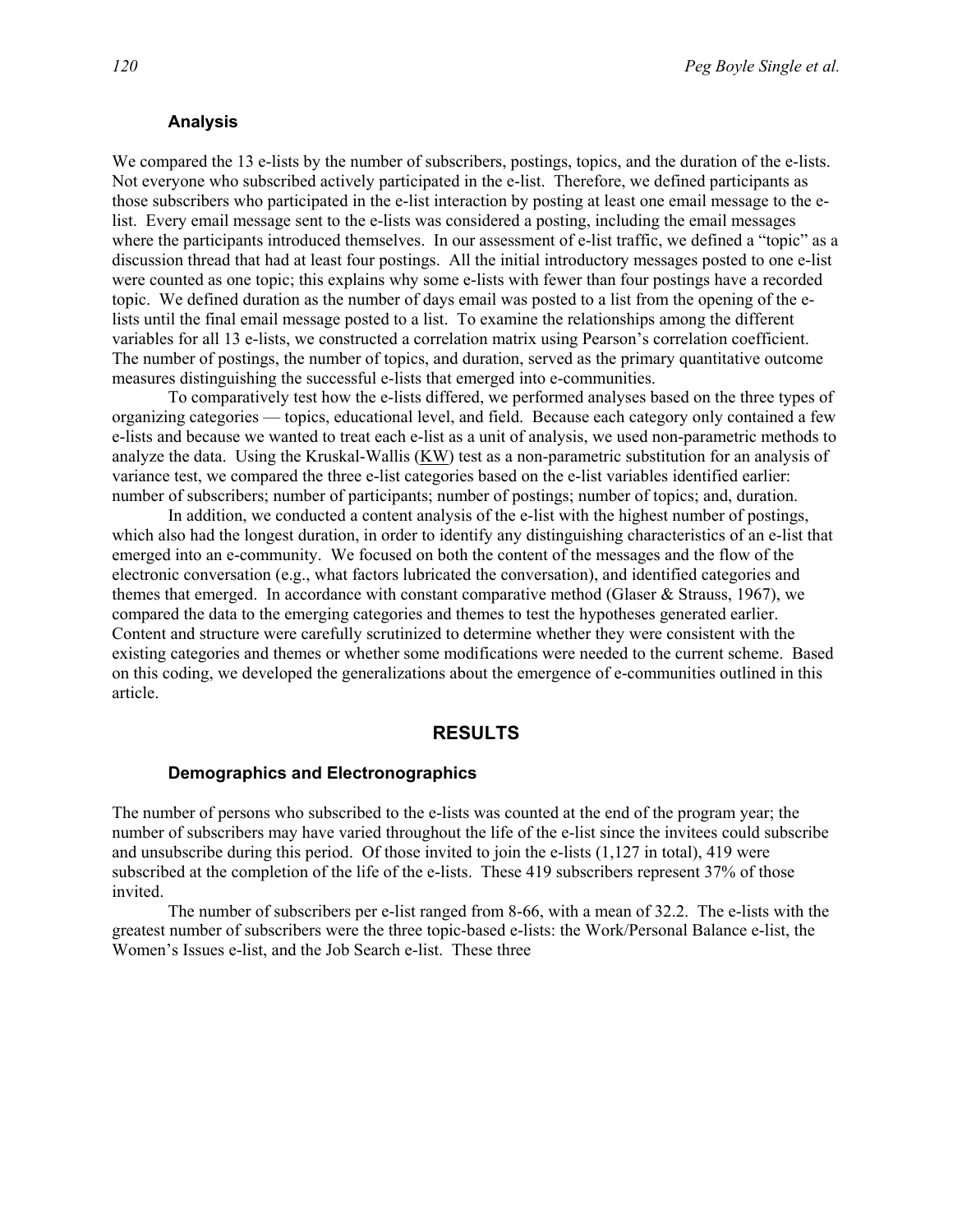e-lists accounted for 43% of the subscribers to all the e-lists. See Table 2 for the number and percentage of subscribers per e-list.

The 13 e-lists had 140 participants (as mentioned earlier, participants were subscribers who posted to the e-lists), comprising 33% of the total subscribers, and an average of 10.7 participants per elist. The number of participants per e-list ranged from 0-41. The topic-based e-lists had the greatest number of participants. The Work/Personal Balance e-list had 41 participants, the Women's Issues e-list had 35 participants, and the Job Search e-list had 32 participants. The e-lists focusing on the Math/Physics fields, the Chemistry fields, and the Bioscience fields all had zero participants. Professionals accounted for 73% (102/140), of all the participants. Students accounted for 27% (38/140). Using a z-test, the difference between the proportions of professional and student participators was significant ( $p < .001$ ). Table 2 lists the number of professionals, students, and total participants per e-list.

The number of postings per e-list ranged from 0 to 148, with the average number of postings per e-list being equal to 30.2. The number of topics discussed per e-list ranged from 0 to 31, with the mean number of topics equal to 4.5. The duration of the e-lists ranged from 0 to 112 days. The average duration of all the e-lists was 29.9 days. The three topic-

|                                      | Subscribers |                  | Participants     |                        |                  |                    | Duration         |                    |
|--------------------------------------|-------------|------------------|------------------|------------------------|------------------|--------------------|------------------|--------------------|
| E-list name by category              | No.         | $\frac{0}{0}$    | Total            | Professionals Students |                  | No. of<br>postings | No. of<br>topics | of list in<br>days |
|                                      |             |                  |                  |                        |                  |                    |                  |                    |
| E-lists by Field                     |             |                  |                  |                        |                  |                    |                  |                    |
| Math/Physics                         | 8           | $\overline{c}$   | $\boldsymbol{0}$ | $\boldsymbol{0}$       | $\boldsymbol{0}$ | $\boldsymbol{0}$   | $\boldsymbol{0}$ | $\boldsymbol{0}$   |
| Chemistry                            | 11          | $\overline{3}$   | 3                | $\overline{2}$         | 1                | $\overline{4}$     | $\mathbf{1}$     | 7                  |
| Environ./Geo.                        | 12          | 3                | 8                | $\overline{4}$         | 4                | 11                 | $\overline{2}$   | $\tau$             |
| Bioscience                           | 37          | 9                | $\boldsymbol{0}$ | $\mathbf{0}$           | $\mathbf{0}$     | $\boldsymbol{0}$   | $\boldsymbol{0}$ | $\boldsymbol{0}$   |
| Computer eng.                        | 40          | 10               | 9                | 8                      | 1                | 13                 | $\overline{3}$   | 13                 |
| Engineering                          | 26          | 6                | $\boldsymbol{0}$ | $\overline{0}$         | $\boldsymbol{0}$ | $\boldsymbol{0}$   | $\overline{0}$   | $\boldsymbol{0}$   |
| Total                                | 134         | 33               | 20               | 14                     | 6                | 28                 | 6                | 27                 |
| Mean                                 | 22.3        | 5.5              | 3.3              | 2.3                    | $\mathbf{1}$     | 4.7                | $\mathbf{1}$     | 4.5                |
| E-lists by student educational level |             |                  |                  |                        |                  |                    |                  |                    |
| Frosh/Sophomore                      | 27          | 6                | $\mathbf{1}$     | 1                      | $\boldsymbol{0}$ | $\mathbf{1}$       | 1                | $\mathbf{1}$       |
| Junior/Senior                        | 30          | $\boldsymbol{7}$ | $\mathfrak{Z}$   | $\overline{c}$         | 1                | 11                 | $\overline{c}$   | 17                 |
| Masters Level                        | 20          | 5                | $\overline{c}$   | $\mathbf{1}$           | 1                | $\overline{c}$     | $\mathbf{1}$     | $\overline{2}$     |
| Ph.D. Level                          | 27          | 6                | 6                | 3                      | 3                | 9                  | $\overline{2}$   | 41                 |
| Total                                | 104         | 24               | 12               | $\tau$                 | 5                | 23                 | 6                | 61                 |
| Mean                                 | 26          |                  | $\overline{3}$   | 1.8                    | 1.3              | 5.8                | 1.5              | 15.3               |
| E-lists by topic                     |             |                  |                  |                        |                  |                    |                  |                    |
| Job Search                           | 55          | 13               | 32               | 12                     | 20               | 84                 | 5                | 99                 |
| Women's Issues                       | 60          | 14               | 35               | 30                     | 5                | 148                | 11               | 112                |
| Work/personal balance                | 66          | 16               | 41               | 39                     | $\overline{2}$   | 110                | 31               | 90                 |
| Total                                | 181         | 43               | 108              | 81                     | 27               | 342                | 47               | 301                |
| Mean                                 | 60.3        |                  | 36               | 27                     | 9                | 114                | 15.7             | 100.3              |
| Overall Total                        | 419         | 100              | 140              | 102                    | 38               | 393                | 59               | 389                |
| Overall Mean                         | 32.2        |                  | 10.7             | 7.8                    | 2.9              | 30.2               | 4.5              | 29.9               |
| Overall Range                        | 8-66        |                  | $0 - 41$         | $0 - 39$               | $0 - 20$         | $0 - 148$          | $0 - 31$         | $0 - 112$          |

**Table 2.** Demographics, Electronographics, and Variables of the MentorNet Electronic Discussion Lists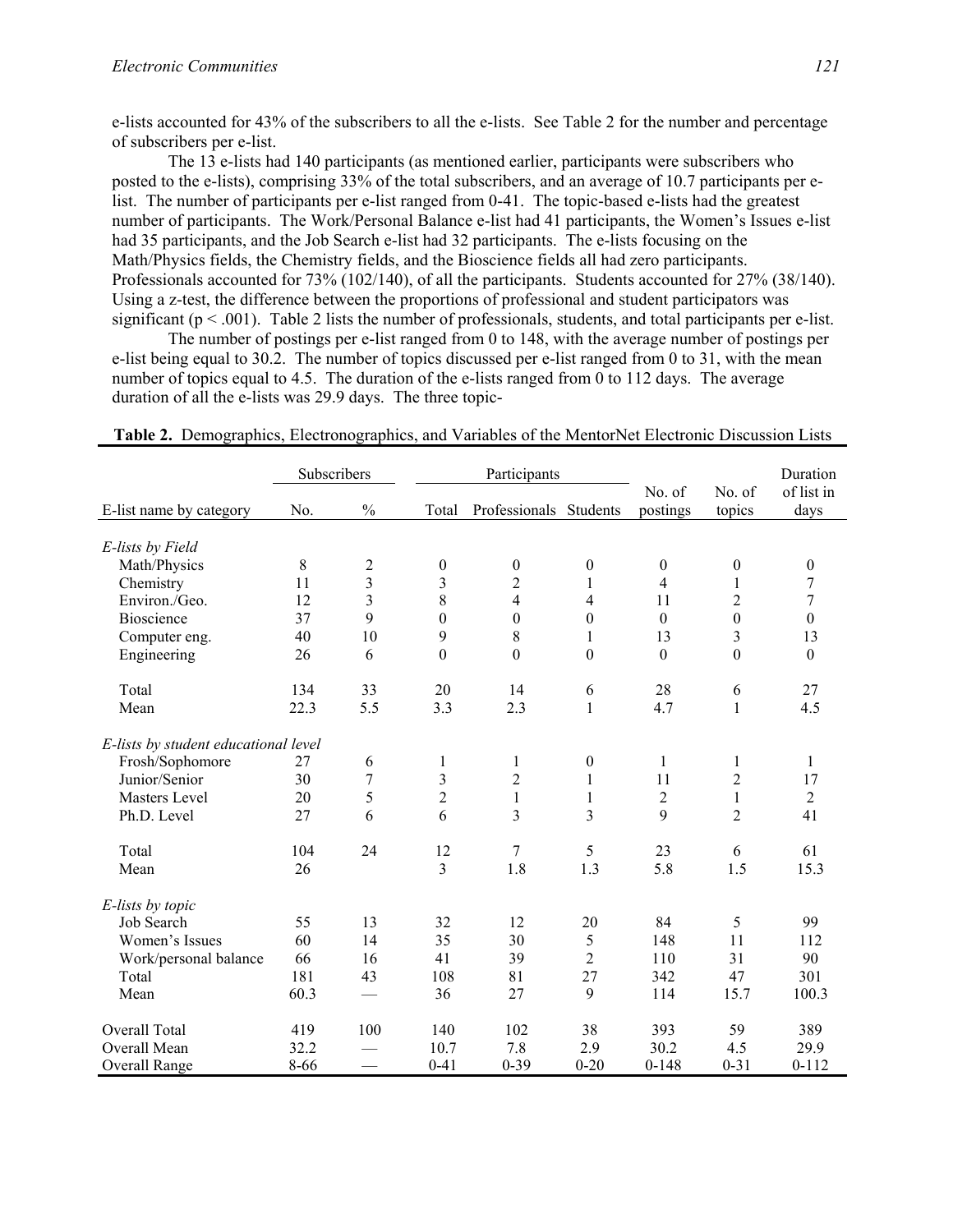based e-lists had the largest number of postings, topics, and the longest duration of all the e-lists. See Table 2 for the number of postings, topics, and duration associated with each of the 13 e-lists.

#### **Relationships Among E-list Variables**

Using the Person correlation coefficient, there were significant positive relationships among the number of postings per e-list, the number of topics per e-list, and the duration of the e-lists, as may be expected since these variables indicate the relationship between e-list traffic and duration. The number of e-list subscribers and the total number of participants were positively related to the number of postings, the number of topics, and the duration of the e-lists. The strong intercorrelations among the participants and the activity of the e-list can mostly be attributed to the number of professionals who participated in the elists. The number of professionals as participants was related to the number of postings per e-list, the number of topics, and the duration of the e-lists. The number of student participants was not related to elist traffic or e-list duration. See Table 3 for the correlation matrix.

#### **List Variables by E-list Category**

The three topic-based lists were distinguished by having more activity and a longer duration compared with the other lists. The topic-based lists had significantly higher numbers of subscribers [KW asymptotic Chi-Square(2,13) = 6.69, p < .05] and professional participants  $KW(2,13) = 6.60, p \lt 0.05$ compared with the lists by educational level and the field-specific lists. The topic-based lists had an average of 60.3 subscribers and 27 professionals as participants. In contrast, the lists by educational level had an average of 26 subscribers and 1.8 professionals as participants and the field-specific lists had an average of 22.3 subscribers and 2.3 professionals as participants. The number of student participants was not significantly different among the three categories of e-lists.

The topic-based e-lists also had a significantly higher number of postings  $KW(2,13) = 6.69$ ,  $p <$ .05], number of topics  $KW(2,13) = 7.10$ ,  $p < .05$ ], and longer duration  $KW(2,13) = 7.52$ ,  $p < .05$ ] compared with the field-specific e-lists and educational level e-lists. The topic-based e-lists had on average 114 postings, 15.7 topics, and lasted for 100.3 days. On average, the e-lists by educational level had 5.8 postings, 1.5 topics, and lasted for 15.3

|                               | Subscribers Participants | Professionals Students Postings |         |           | Topics    | Duration  |
|-------------------------------|--------------------------|---------------------------------|---------|-----------|-----------|-----------|
|                               |                          |                                 |         |           |           |           |
| <b>Subscribers</b>            | $0.86**$                 | $0.83***$<br>$0.94***$          | 0.44    | $0.84***$ | $0.73**$  | $0.84***$ |
| Participants                  |                          |                                 | $0.58*$ | $0.95***$ | $0.83**$  | $0.95***$ |
| Professionals as Participants |                          |                                 | 0.26    | $0.92***$ | $0.93***$ | $0.85***$ |
| <b>Student Participants</b>   |                          |                                 |         | 0.50      | 0.12      | 0.66      |
| Postings                      |                          |                                 |         |           | $0.75**$  | $0.95***$ |
| Topics<br>Duration            |                          |                                 |         |           |           | $0.69**$  |

|  | Table 3. Intercorrelations among Electronic Discussion List Variables |  |  |  |  |  |
|--|-----------------------------------------------------------------------|--|--|--|--|--|
|--|-----------------------------------------------------------------------|--|--|--|--|--|

*Note.* Each e-list serves as a unit of analysis, therefore,  $n = 13$ .

\*p < .05. \*\*p < .001. \*\*\*p < .0001.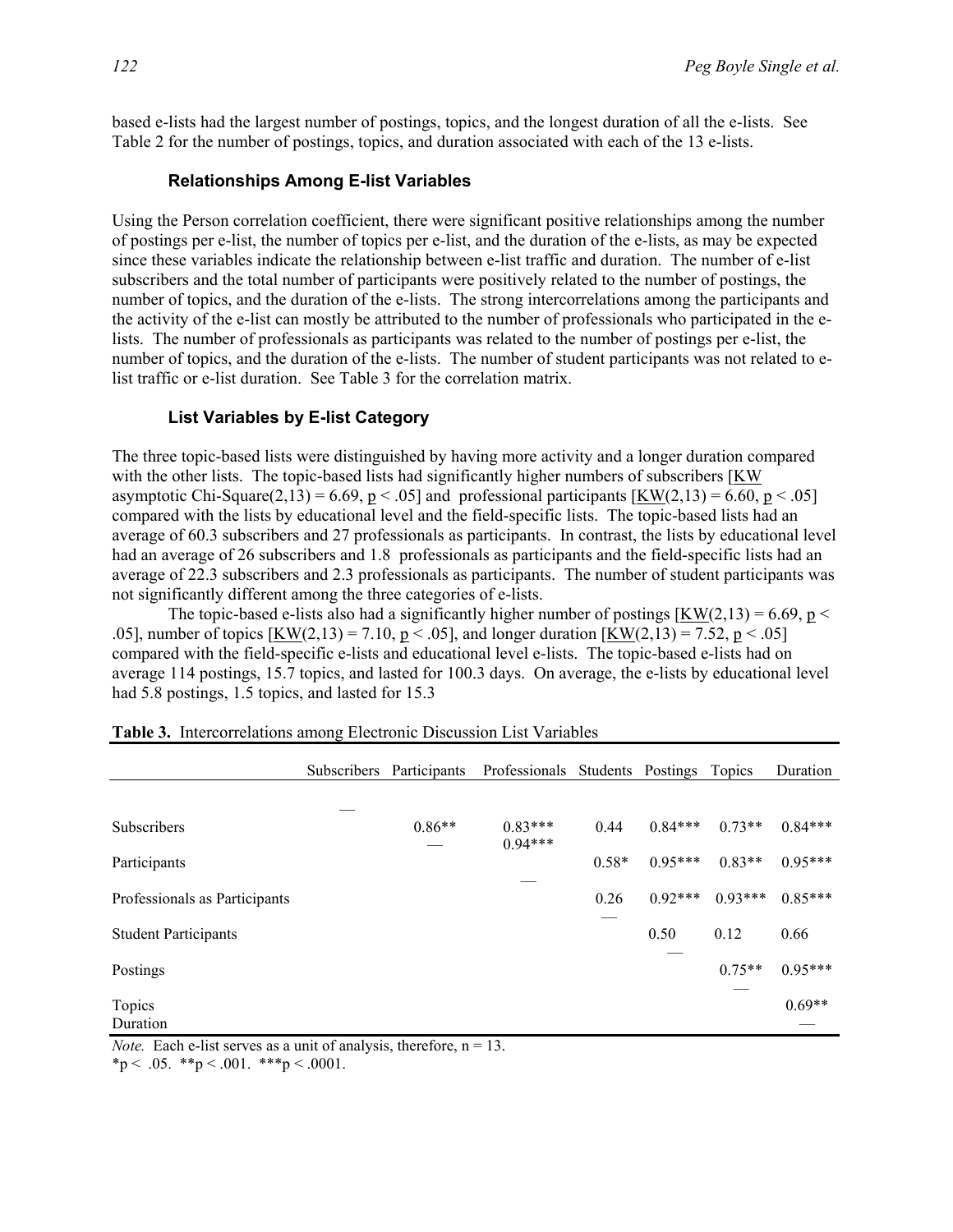days; the field-specific e-lists had on average 4.7 postings, 1 topic, and lasted for 4.5 days. See Figure 1 for a graph of the e-list variables by category.

#### **Content Analyses**

We conducted further analyses of the e-lists to examine what distinguished the e-lists that endured compared with those that had not. Eight of the thirteen e-lists lasted for two weeks or less. Of these eight e-lists, three did not have any postings; the remaining five e-lists had postings, yet all e-list activity ceased within 14 days. In the case of these five e-lists, the participants in these e-lists posted introductions of themselves, but the initial introductory postings did not generated comments or additional postings from other subscribers.

To understand better why some of the e-lists emerged into e-communities, we conducted an indepth analysis of the e-list with the largest number of postings, the Women's Concerns e-list. The description for this topic-based e-list stated: "This list caters to issues pertinent to women students and professionals in engineering, science, or mathematics."

Conducting this analysis helped us identify several noteworthy characteristics of the emergent ecommunity. First, the postings began with lengthy self-introductions by professional and student participants. The introductory messages included descriptions of specifics about life experiences, which fostered comments from other e-list subscribers and stimulated a number of simultaneous threaded discussions. In contrast to the eight e-lists that lasted less than two weeks, the introductions to this e-list motivated other e-list subscribers to comment on the information revealed in the introduction and create cross-traffic among e-list subscribers.



**Figure 1.** Comparison of the e-list variables by three categories. (\*Using the Kruskal-Wallis test, the 3 e-list categories differ significantly on this variable at the  $p < .05$  level.)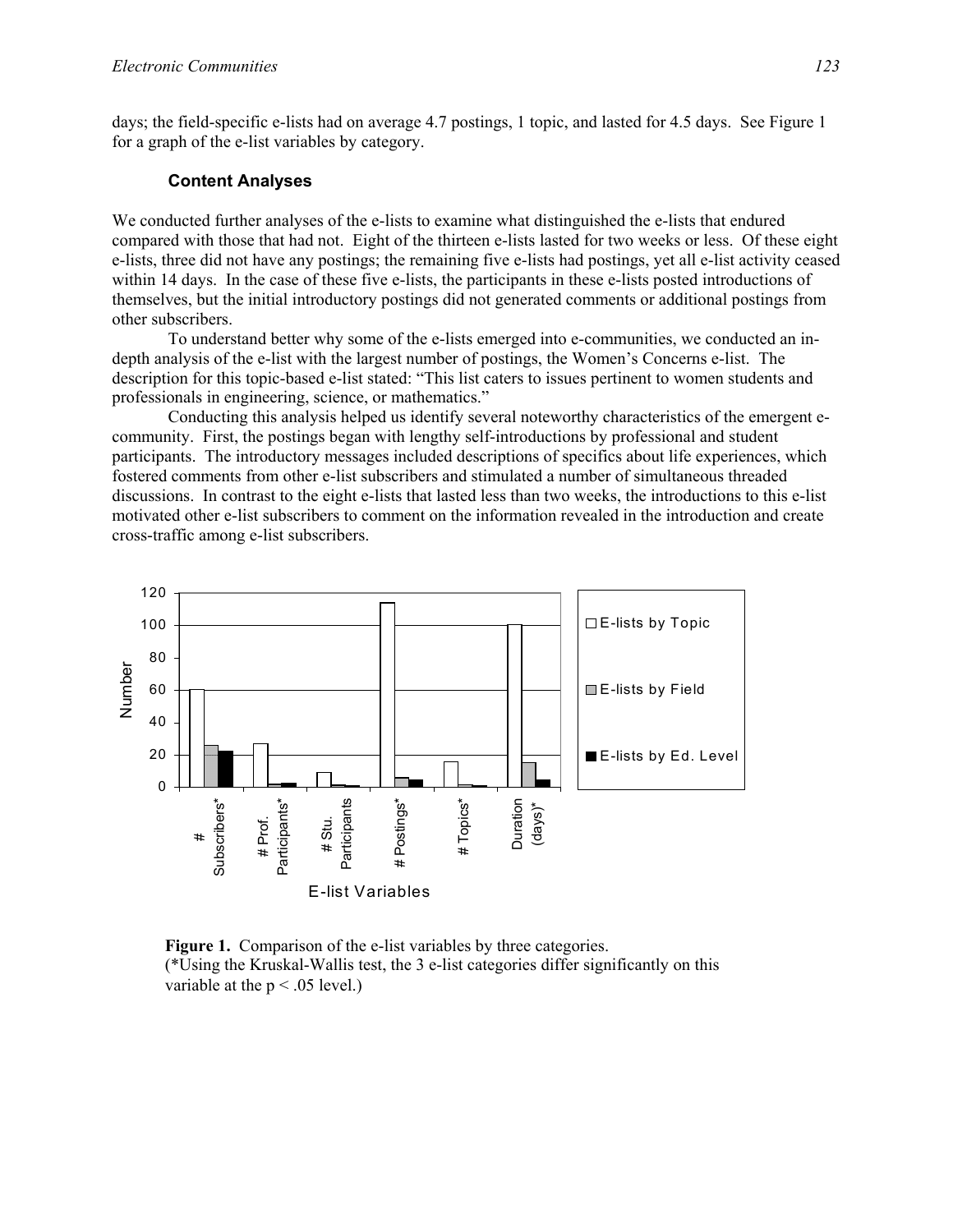Second, the e-list sustained a number of simultaneous discussion threads. After the introductory period, which lasted approximately two weeks, an average of three to four discussion threads co-existed for the remainder of the electronic group discussion. The long self-introductions mentioned above quickly spawned several different topics of discussion. Through the sharing of personal experiences and the posting of additional discussion topics, the participants maintained these simultaneous threads. By fostering a variety of active discussions, the e-list catered to the needs of a wide range of subscribers. This characteristic of the e-list allowed the subscribers to become involved with and post to the threaded discussions they found personally and professionally relevant and to disregard the threaded discussions of less interest to them.

Third, one of the topics that lasted throughout the e-list was a threaded discussion we called "life experiences". This threaded discussion was generated based on the self-introductions of the participants. The postings related to this threaded discussion contained a broad range of issues and, in numerous cases, contained very personal information about being a woman in a male dominated profession. The sharing of such insights allowed the other participants to identify with, comment on, and contribute to, the discussion. For example, the following comment by a woman professional spurred a spirited discussion thread about how discrimination has changed:

*But now, discrimination is more subtle and more individual. An older colleague will occasionally "put me in my place" with an act of courtesy - offering me, but not the men around me, a seat or assistance with a heavy box.* 

Another comment by a woman professional fueled a discussion thread about the lack of women role models and the various ways this handicaps up and coming women engineers:

*I am working my way into upper management, and have no role models…as a field engineer, I wore jeans and a nice shirt most of the time. As a manager, I have to dress up, but don't know how!! Well, I'm doing better now, but it is hard not having someone to emulate.* 

A fourth distinguishing characteristic of this e-community was that the e-list participants took the initiative to post messages that could be developed into longer threaded discussions. Some of these were related to national events or policies, such as a posting from a professional referring to a report from MIT about gender discrimination in the faculty ranks:

*There was an article about the report in today's NY Times, so it can be viewed at www.nytimes.com and they also give the URL for the actual report.* 

*The great thing about this is that the MIT administration welcomes the report and seems very interested to do something about it* 

In addition, e-list participants seeded conversations by posting questions. Some of the questions sought information, some sought advice, while other questions were more philosophical. Occasionally these questions received no response. Most often, however, other participants with more experience or advice responded. An example of a philosophical type of question was posed in light of the scandal involving President Clinton and Monica Lewinsky. A student asked: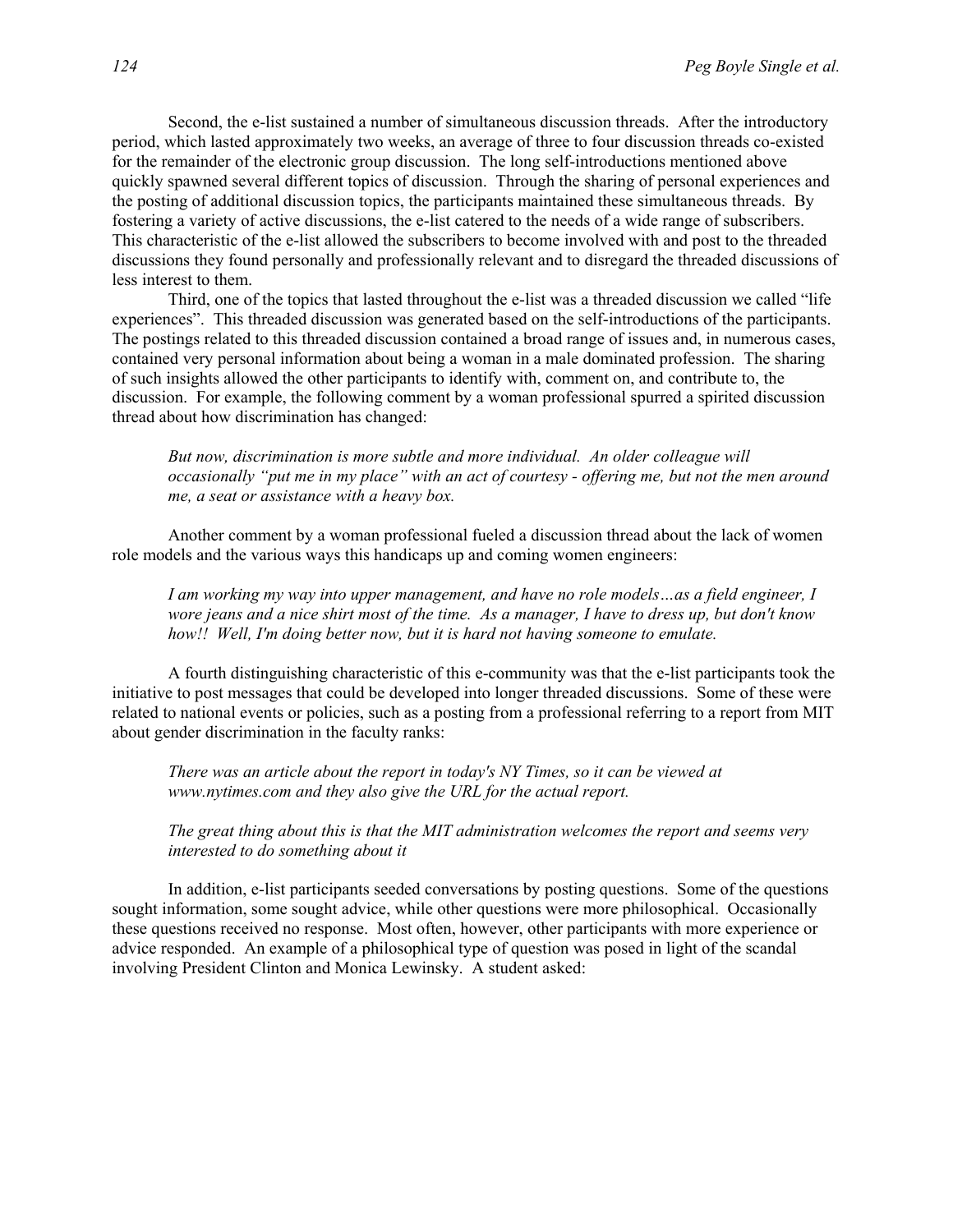*So, I wanted your opinion of Monica Lewinsky. Our professor applauded her for being a feminist and changing the face of feminism. However, a few of us in the discussion decided that we couldn't respect her because the decisions she made were very poor. Our professor insisted that the issue today is that society is pitting women against each other by condemning Monica.* 

This question prompted a lengthy exchange about who was to bear the brunt of the blame for the scandal and raised various issues related to personal and societal views on relationships, gender differences relating to power, and defining maturity. Perhaps more importantly, by having a forum to post questions where she could safely present her doubts, the student was able to voice, and have validated, her own perspectives that contradicted those of the professor.

Finally, we observed that the interactions in the e-list continued most robustly when the discussion prompted, embraced, and validated opposing opinions or perspectives. For example, occasionally a male professional joined an existing conversation and provided a slightly different perspective that redirected the conversation:

*[Male Professional]: Some posts have discussed the "invisibility" of women at meetings, where their ideas are ignored or stolen by men at the meetings. Do those of you who have experienced this feel that the cause was gender bias or gender-based differences in communication style? Deborah Tannen in her books says that men tend to see communications as a competition, and women tend to see it as a means of reaching a consensus. The communication style differences are great enough that they could have the same appearance and effect as overt bias. The distinction is important because, although one can't do much about another person's bias, one can narrow a communication gap by learning about differences in communication style.* 

*[Female Professional's Response]: He makes a very good point. For the longest time, I was challenged by this issue. I took personally how I was being treated. Once I was made aware of the "style" difference through a communications training seminar I attended, I tested it out and things seem to be much better now.* 

Everyone participating in this e-list was sympathetic to the issues women face while pursuing careers in male dominated professions, therefore, the diverse perspectives served to enliven, enrich and energize the conversations. Even with differing opinions, the e-list continued to be a safe and supportive environment.

# **DISCUSSION**

The e-lists were set up to provide support to students who had signed up for MentorNet, but who could not be matched in one-to-one e-mentoring relationships because of the large number of students that signed up. Participating in the e-lists provided students with the opportunity to ask advice from, or express reservations about what they are learning in school with, an interested, yet impartial, group of professionals. The e-lists also seemed to play an important role for the women professionals in technical and scientific fields, and to fulfill their need to interact in a safe and comfortable setting with other women professional engineers and scientists, and sympathetic men. The number of professionals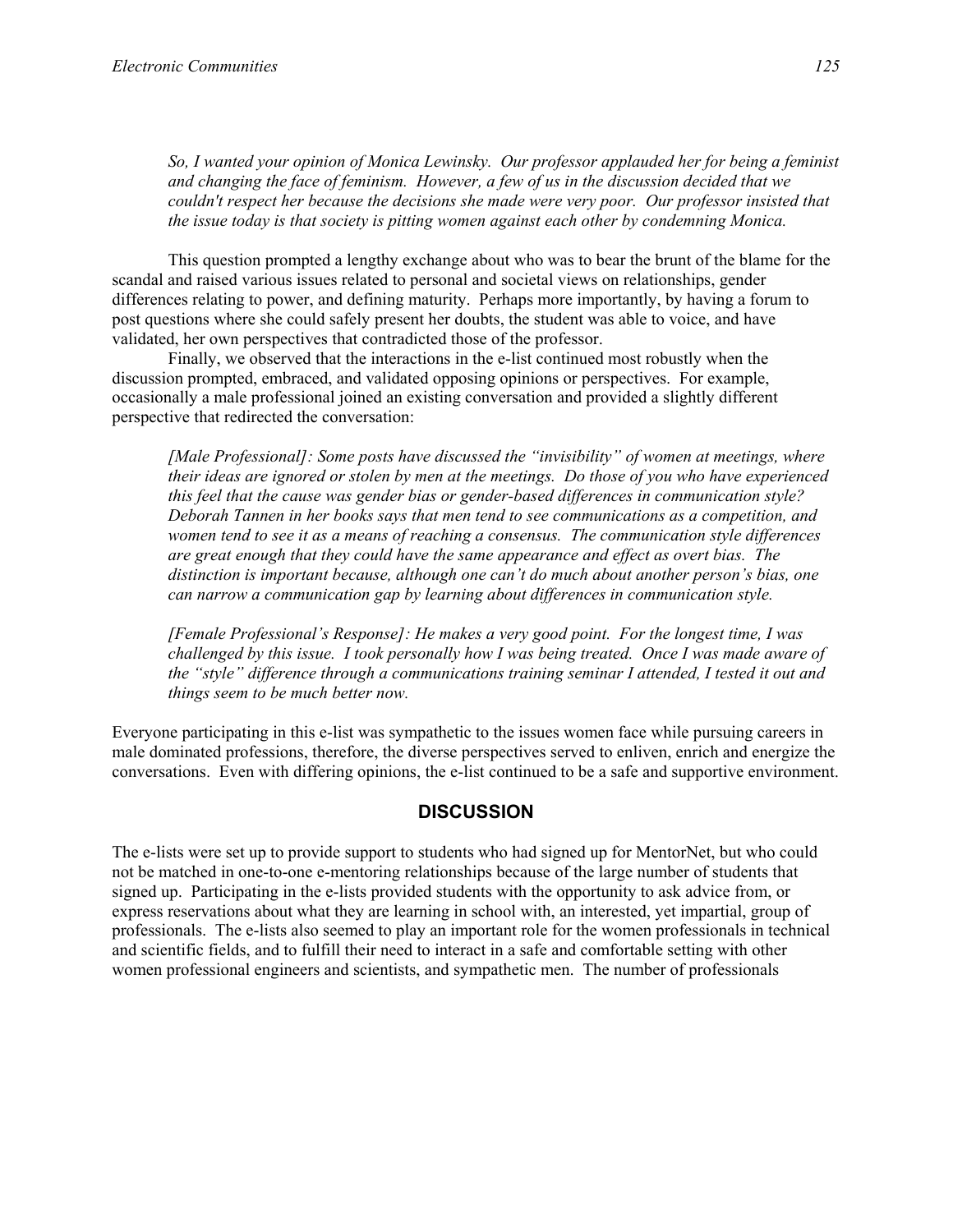who participated in the e-lists was a predictive factor in whether an e-list emerged into a lively and vibrant e-community. This is perhaps the most interesting finding of this project – provided with the forum, women professionals capitalized on the opportunity to interact with other women professionals in the engineering and science fields. The women professionals, who are even more underrepresented than their student counterparts, may desire connections, support, and advice from other women and likeminded men.

The implications of our findings may help others who are interested in establishing communities in cyberspace. From the quantitative analyses and content analyses of the thirteen e-lists, we found that the more successful and active e-lists, those that emerged into e-communities, shared some specific traits. The first finding was that the e-communities had a substantial number of subscribers, on average about 60 subscribers. The topic-based e-lists drew those interested in issues that cut across fields and educational levels, such as women's concerns and job searching. Those who subscribed to these e-lists already shared similar interests and needs. Perhaps it is not enough to share an affiliation with a specific field or educational level to generate and sustain discussions. On the other hand, the educational level and fieldspecific e-lists may not have had a large enough population to sustain threaded discussions for very long, so this conclusion remains to be tested. In addition, the topics chosen for the e-lists may account for the lower participation rate of the students, as two of the three organizing themes for the e-lists may have been more engaging to the professionals. The e-list that focused on job searching, and that emerged into our definition of an e-community, had a greater number of student participants than professional participants. In the future, e-lists that focus on topics specific to students such as job searching, career options for biology students, and societal benefits and future trends in engineering, may draw more student participants and participation. Nonetheless, one implication for the establishment of ecommunities is that the issue or topic for an e-list needs to be able to draw a substantial number of subscribers.

A second implication of this study is that either informally or formally, it seems beneficial for elists to have moderators or facilitators. Why? For an e-list to emerge into an e-community, new topics need to be raised periodically. In this examination of the MentorNet sponsored e-lists, we found that several of the professionals took it upon themselves to serve informally as e-list facilitators. These professionals activated the e-list by periodically introducing new, broad-based topics to the e-lists, and more often than not, these topics developed into a threaded discussion, drawing others into the interaction. The new topics can be raised either explicitly, in the form of a question or a plea for advice, or implicitly, as part of a larger description or story. In addition, to get the e-lists off to a successful start, these facilitators should be cognizant of the importance of self-introductions that are full and lengthy. Therefore, when the facilitators are inviting potential members to subscribe, they may provide coaching on professional and/or personal characteristics that could be disclosed during the introductory messages. The e-list facilitator also may want to be aware that the e-list will continue most robustly when a handful of threaded discussion e-lists are developing simultaneously. Therefore, the facilitator will want to seed discussion topics not when there are few or no postings, but when he or she notices that only one or two threaded discussions are active.

The final implication from this study illustrates a crucial factor in the development of ecommunities – the participants need to perceive the e-lists as safe places where they can voice their concerns and opinions. A certain level of comfort and trust emerged within the e-communities reported in this study. The participants seemed to realize that these were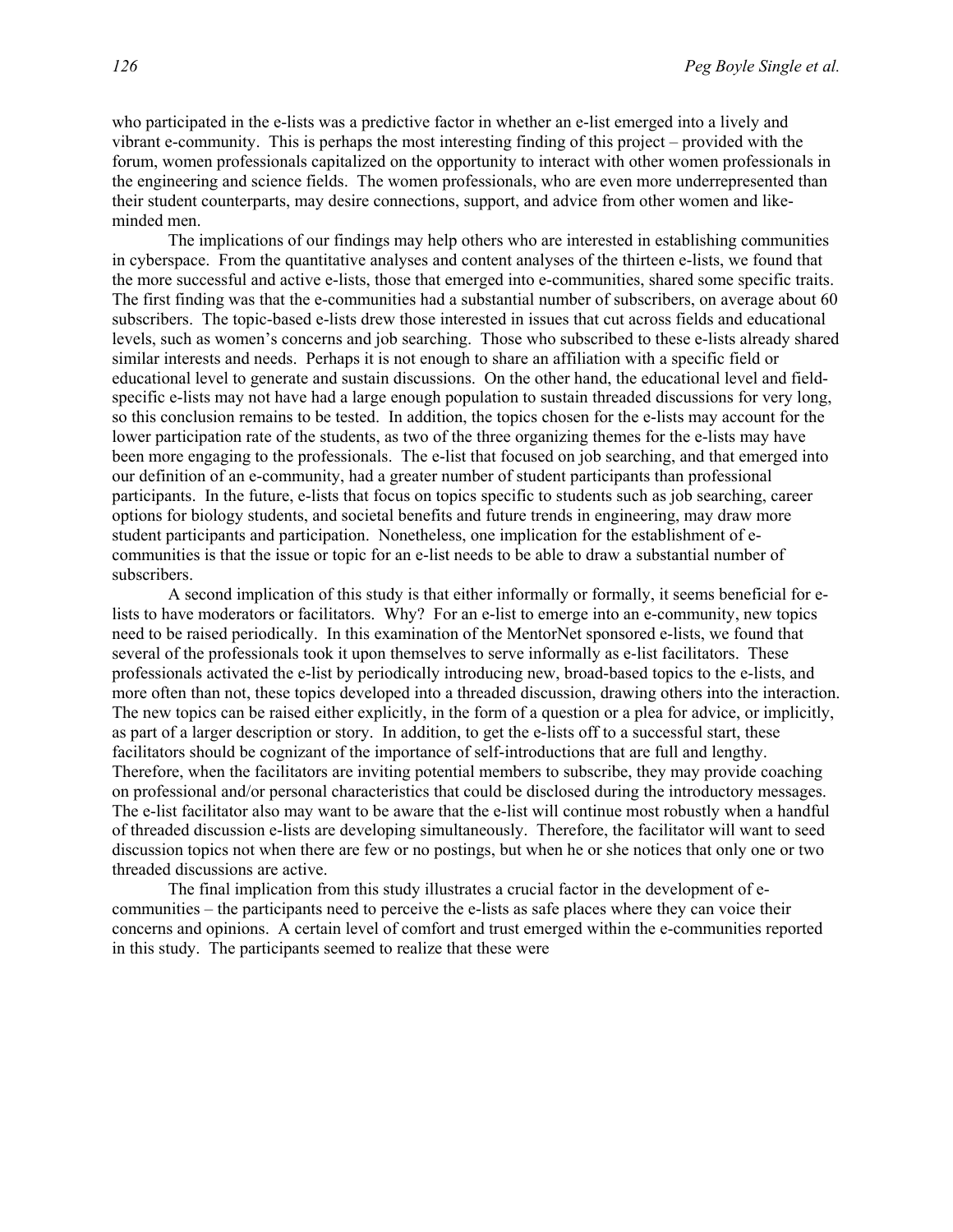safe and self-contained e-lists where they could, and did, share personal experiences. At no point on any of these e-lists was anyone flamed or insulted, a reason women engineers and computer scientists cited for opting out of many traditional e-lists and instead joining a women's only electronic forum (Winter & Huff, 1996). The participants also seemed to recognize that their self-disclosure would be validated and treated with respect, even if others had a differing perspective on the issues. Consequently, the e-list participants could freely contribute diverse and divergent perspectives; therefore, there existed a variety of viewpoints to stimulate conversation. Based on our analyses, we found that disagreement among those in a diverse audience (who share mutual interests) creates a more robust discussion and an active e-list. The diverse perspectives foster active discussion within a topic, and within an e-list.

Our examination of the MentorNet e-lists leads us to four primary conclusions. First, the e-list themes need to be inclusive enough to attract a sizable number of subscribers who share common interests, concerns, or experiences. Topic-based organization may be successful because the purpose and focus of the e-list are inherently defined. Second, for an e-list to emerge into an e-community, at least some of the participants need to serve as facilitators, either informally or formally. Third, e-communities emerge where participants feel free to express their opinions and personal experiences, implying that the communities foster trust, respect, and embrace diverse perspectives among the participants. Finally, professional women engineers and scientists may be in need of additional opportunities for professional and social support, as witnessed by their participation in the e-lists and some of their proactive comments to this effect. Perhaps as we are focusing our efforts on schoolgirls and college-aged women, we should not forget their predecessors who are still paving the way.

#### **REFERENCES**

- Alper, J. (1993). The pipeline is leading women all the way along. Science, 260, 409-411.
- American Association of Engineering Societies. (1998). Engineering & technology degrees. Washington, DC: Author.
- Astin, A. W. (1998). The changing American college student: Thirty year trends, 1966-1996. The Review of Higher Education, 21, 115-135.
- Bennett, D. T. (1997). Tele-mentoring young women in science, engineering, and computing. In S. S. Metz (Ed.) Proceedings of the Women in Engineering Conference (pp. 271-276). Hoboken, NJ: Stevens Institute of Technology.
- Boice, R. (1986). Faculty development via field programs for middle-aged, disillusioned faculty. Research in Higher Education, 25, 115-135.
- Boyle, P., & Boice, R. (1998a). Best practices for enculturation: Collegiality, mentoring, and coaching. In M. S. Anderson (Ed.), New directions in higher education, 101. San Francisco: Jossey-Bass.
- Boyle, P., & Boice, R. (1998b). Systematic mentoring for new faculty teachers and graduate teaching assistants. Innovative Higher Education, 22, 157-179.
- Brainard, S. G., & Ailes-Sengers, L. (1994). Mentoring female engineering and science students: A model program at the University of Washington. Journal of Women and Minorities in Science and Engineering, 1, 123-135.
- Brainard, S. G., & Carlin, L. (1998). A six-year longitudinal study of undergraduate women in engineering and science. Journal of Engineering Education, 87, 369-375.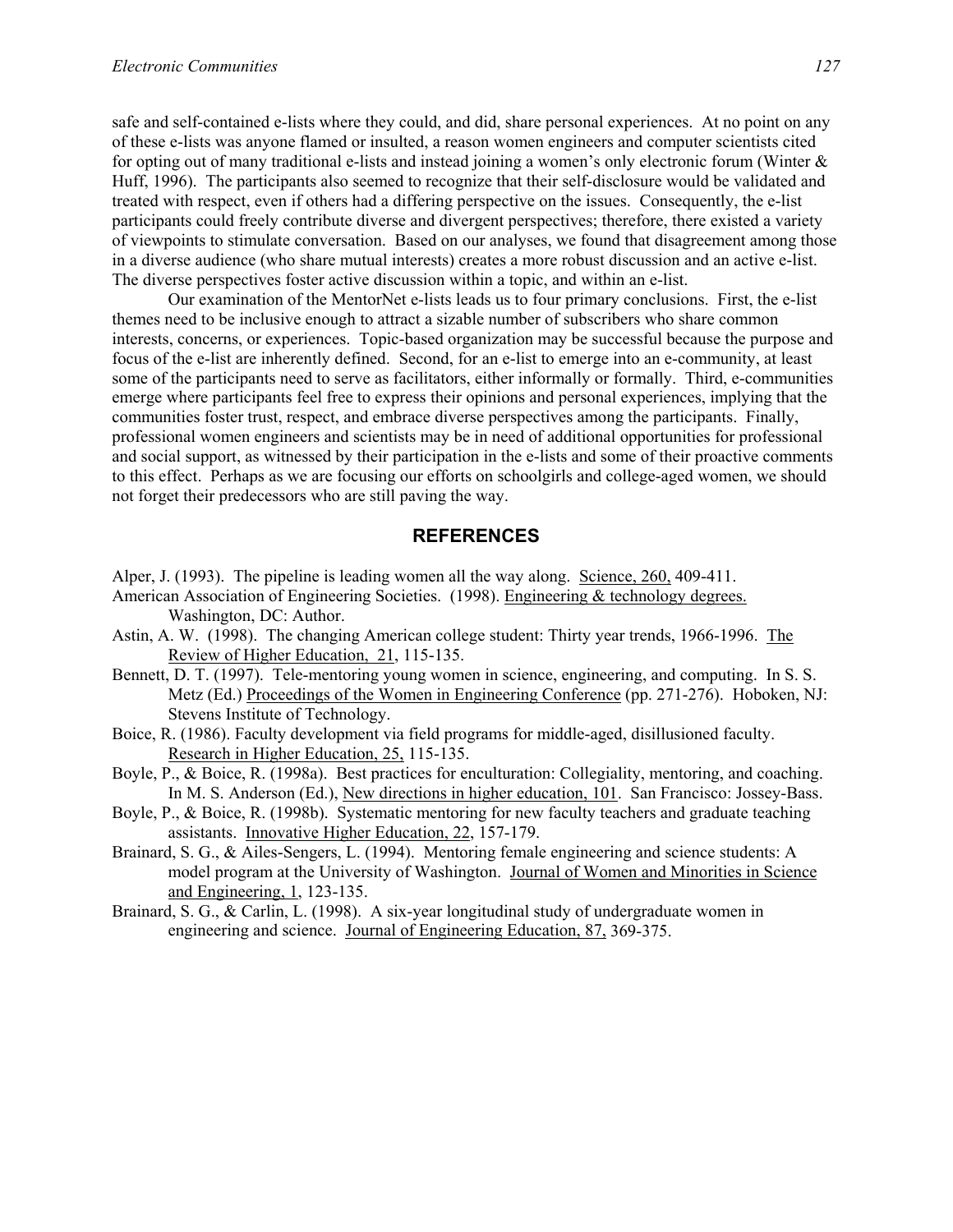- Brainard, S. G., & Metz, S. S. (1996). A U.S. partnership for change: Industry, education, government & WEPAN. Proceedings of the World Congress of Engineering Educators and Industry Leaders, UNESCO, 3, (pp. 161-170). Paris, France.
- Char, C. A. (1997). Evaluation of the electronic mentoring program: A telecommunications-based pilot program for women in science, mathematics, and engineering. A report prepared for Dartmouth College, Hanover, NH.
- Crawford, M., & MacLeod, M. (1990). Gender in the college classroom: An assessment of the "chilly climate" for women. Sex Roles, 23, 101-1222.
- Cunningham, C. M. (1996). Women in Science Project evaluation. Unpublished report. Hanover, NH: Dartmouth College.
- Cunningham, C. M., Pavone, M. L., & Muller, C. B. (1996). Factors influencing women's pursuit of a college science major or science career: An evaluation of the Women in Science Project (WISP). In S. S. Metz, (Ed.), Proceedings of the Women in Engineering Conference (pp. 289-292). Hoboken, NJ: Stevens Institute of Technology.
- Drew, T. L., & Work, G. G. (1998). Gender-based differences in perception of experiences in higher education. Journal of Higher Education, 69, 542-555.
- Felder, R. M., Felder, G. N., Mauney, M., Hamrin, C. E., Jr., & Dietz, E. J. (1995). A longitudinal study of engineering student performance and retention III: Gender differences in student performance and attitudes. Journal of Engineering Education, 84, 151-163.
- Gaudin, S. (1999, Nov. 22). The critical shortage of women in IT. Network World Fusion. Retrieved January 7, 2000 from the World Wide Web:
	- http://www.nwfusion.com/news/1999/1122women.html.
- Glaser, B. G., & Strauss, A. L. (1967). The discovery of grounded theory: Strategies for qualitative research. Chicago: Aldine.
- Hall, R. M., & Sandler, B. (1982). The classroom climate: A chilly one for women? Project on the Status and Education of Women. Washington, DC: Association of American Colleges.
- Hawks, B. K. & Spade J. Z. (1998). Women and men engineering and science students: Anticipation of family and work roles. Journal of Engineering and Science Education, 87, 249-256.
- Kram, K.E. (1983). Phases of the mentor relationship. Academy of Management Journal, 26, 608-25.
- Leslie, L. L., McClure, G. T., & Oaxaca, R. L. (1998). Women and minorities in science and engineering: A life sequence analysis. Journal of Higher Education, 69, 239-276.
- Meinholt, C., & Murray, S. L. (1999). Why aren't there more women engineers? Journal of Women and Minorities in Science and Engineering, 5, 239-263.
- Muller, C. B. (1997). The potential of industrial "e-mentoring" as a retention strategy for women in science and engineering. Proceedings of the Annual Frontiers in Education (FIE) Conference. Retrieved on January 22, 1999 from the World Wide Web: http://fairway.ecn.purdue.edu/~fie/fie97/papers/1268.pdf
- Muller, C. B., & and Pavone, M. L. (1997). Retaining undergraduate women in science, math, and engineering: A model program. Proceedings of the Annual Frontiers in Education (FIE) Conference. Retrieved on January 28, 1999 from the World Wide Web: http://fairway.ecn.purdue.edu/~fie/fie97/papers/1267.pdf
- National Science Board. (1998). Science & engineering indicators 1998. Arlington, VA: National Science Foundation (NSB 98-1).
- Palloff, R., & Pratt, K. (1999). Defining and redefining community. San Francisco: Jossey-Bass.
- Rheingold, H. (1993). The virtual community: Homesteading on the electronic frontier. Reading, MA: Addison-Wesley.
- Single, P. B. and Muller, C. B. (1999a, April). Electronic mentoring: Issues to advance research and practice. Proceedings of the Annual Meeting of the International Mentoring Association (pp. 234- 250). Atlanta, GA.
- Single, P. B., & Muller, C. B. (1999b). Electronic mentoring: The next frontier for supporting women's professional development. Unpublished manuscript.